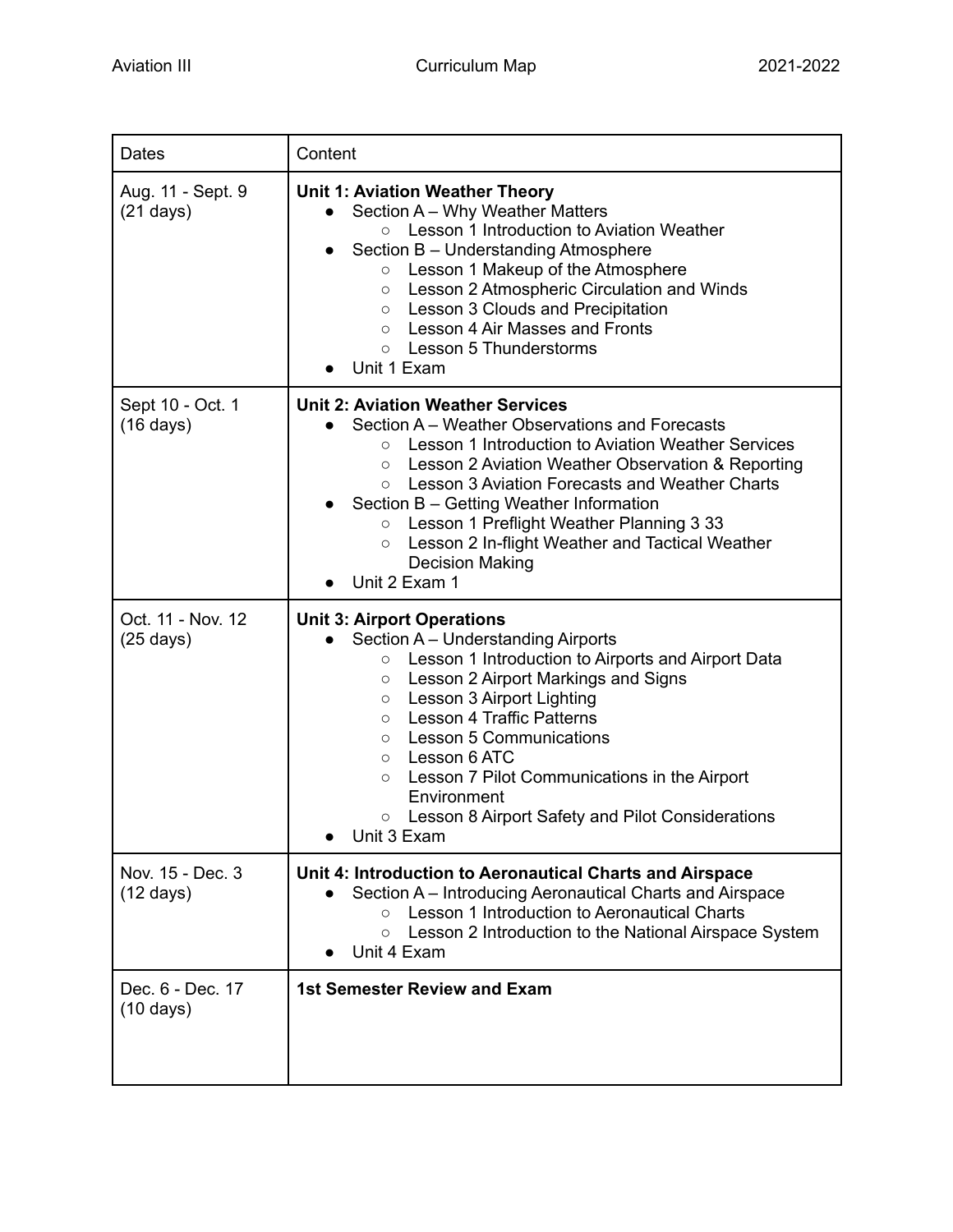| Jan. 3 - Feb. 4<br>$(24 \text{ days})$   | Unit 6: Navigation: Plotting, Pilotage, Paperwork<br>Section A - Charts and Airspace Review<br><b>Lesson 1 Advanced Aeronautical Charts</b><br>$\circ$<br>Lesson 2 Latitude, Longitude, and Time<br>$\circ$<br>Section B - The Geometry of Navigation<br>Lesson 1 Drawing and Measuring Courses<br>$\circ$<br>Lesson 2 Which Way to Steer?<br>$\circ$<br><b>Lesson 3 Flight Computers</b><br>$\circ$<br>Section C - Planning a Cross-Country Trip<br>○ Lesson 1 Plotting Your Course<br><b>Lesson 2 Helpful Documents</b><br>$\circ$<br>○ Lesson 3 VOR and GPS Navigation<br>$\circ$ Unit 6 Exam |
|------------------------------------------|--------------------------------------------------------------------------------------------------------------------------------------------------------------------------------------------------------------------------------------------------------------------------------------------------------------------------------------------------------------------------------------------------------------------------------------------------------------------------------------------------------------------------------------------------------------------------------------------------|
| Feb. 7 - Feb. 23<br>$(12 \text{ days})$  | <b>Unit 7: Aircraft Performance</b><br>Section A - Reading Aircraft Performance Charts<br>Lesson 1 Weight and Balance<br>$\circ$<br>Lesson 2 Density Altitude<br>$\circ$<br>Lesson 3 Takeoff and Landing Distances<br>$\circ$<br>○ Lesson 4 Aircraft Power Settings<br>Unit 7 Exam                                                                                                                                                                                                                                                                                                               |
| Feb. 23 - Mar. 11<br>$(12 \text{ days})$ | Unit 8: Aeromedical Factors: Am I Safe to Fly?<br>Section A – Certificates, Regulations, and Safety<br><b>Lesson 1 Medical Certificates</b><br>$\circ$<br>Section B - Anatomy and Physiology<br>Lesson 1 It's Getting Harder to Breathe<br>$\circ$<br>Lesson 2 Your Eyes are Deceiving You<br>$\circ$<br>Lesson 3 Disorientation and Motion Sickness<br>$\circ$<br>Section C - Drugs and Alcohol<br>Lesson 1 Drugs and Alcohol<br>$\circ$<br>Section D - Aeronautical Decision Making<br>O Lesson 1 Aeronautical Decision Making<br>Unit 8 Exam                                                  |
| Mar. 14 - Apr. 1<br>$(15 \text{ days})$  | <b>Unit 9: FAA Regulations Review</b><br>Section A - Overview<br>Lesson 1 Regulations Overview<br>$\circ$<br>Section B - Part 61 Regulations<br>Lesson 1 FAR Part 61 Review<br>$\circ$<br>Section C - Part 91 Regulations<br>Lesson 1 FAR Part 91 Review<br>$\circ$<br>Section D – AIM, NTSB, and More<br>○ Lesson 1 Aeronautical Information Manual<br>Lesson 2 ACs, ADs, NOTAMs, and the NTSB<br>$\circ$<br>Unit 9 Exam                                                                                                                                                                        |